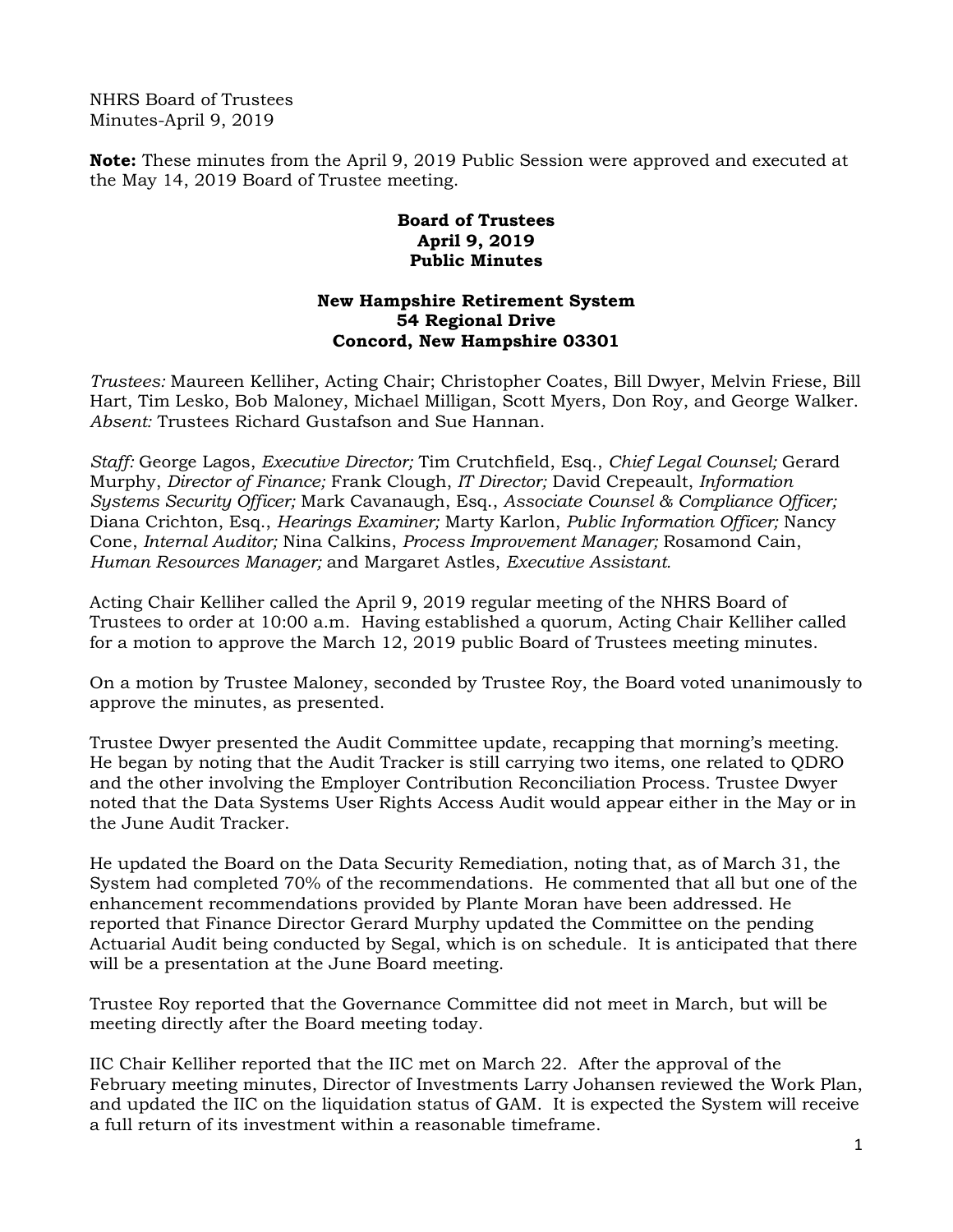The IIC unanimously voted to extend the investment management agreement through January 31, 2021, with non-US small-cap equity manager SBH, and to extend the System's Contract with fixed income manager Manulife through February 28, 2021. The Committee also heard a presentation from global equity manager Walter Scott in conjunction with that firm's upcoming two-year contract renewal.

Trustee Kelliher reported that NEPC gave a presentation on asset allocation, referring to previous presentations on capital market assumptions and the asset liability and liquidity studies. The IIC determined that the current asset-class benchmarks are appropriate for the System's portfolio and concluded that manager-specific benchmarks within the portfolio should be revised to be measured relative to their style-specific benchmarks, commencing July 1, 2019.

The IIC unanimously agreed to revise the alternative investment and fixed income guidelines effective July 1, 2019, to eliminate the 2.5% short-duration target allocation and increase the core-bond target allocation by 2.5%. Additionally, the IIC agreed to eliminate the 5% opportunistic target allocation and reallocate those funds to the Private-Equity target allocation. This, in turn, brought the alternative-investment target allocation to 66.7% Private Equity and 33.3% Private Debt.

Trustee Kelliher then reported on the global economy, which continues to slow. The US economy is doing well, but the manufacturing sector continues to soften. The Consumer and Unemployment indices remain positive, however, with the next presidential election cycle looming, growth may be impacted depending on the decisions made in Washington, DC. She noted that the IIC is pleased with the performance of the System's portfolio at this time.

Trustee Myers reported on the morning's Legislative Committee meeting and updated the Board on several crossover bills, beginning with HB 110, associated with actuarial cost reimbursement to NHRS. This bill was passed by the House and scheduled for a Senate ED&A public hearing on April 10.

HB 497, requiring the state to pay 15% of employer contributions for teachers, police and firefighters employed by political subdivisions beginning in FY 2020, was voted on by the House Finance Committee to retain the bill in Committee.

HB 616, granting a 1.5% COLA on the first \$50,000 of the pension benefit to retirees who retired on or before July 1, 2014, was passed by the House and will move on to the Senate. Trustee Myers noted that the NH Municipal Association is not opposed to the COLA, but is opposed to the bill's proposed source of funding through increased employer contribution rates.

HB 675, which the Board is in support of, modifies the cost calculation for the purchase of NHRS service credit for active service in the Armed Forces, prior to NHRS membership and in cases of employer oversight. The House passed this bill, and the Senate ED&A voted it as OTP.

Next, Trustee Hart, reported as Acting Chair for the Benefits Committee on behalf of Trustee Walker, who was not able to attend the April 2 Benefits Committee meeting. Trustee Hart reported on the staff's presentation of the IME Standards of Review, which will serve as a guide to IMEs who perform independent medical and psychological exams for NHRS.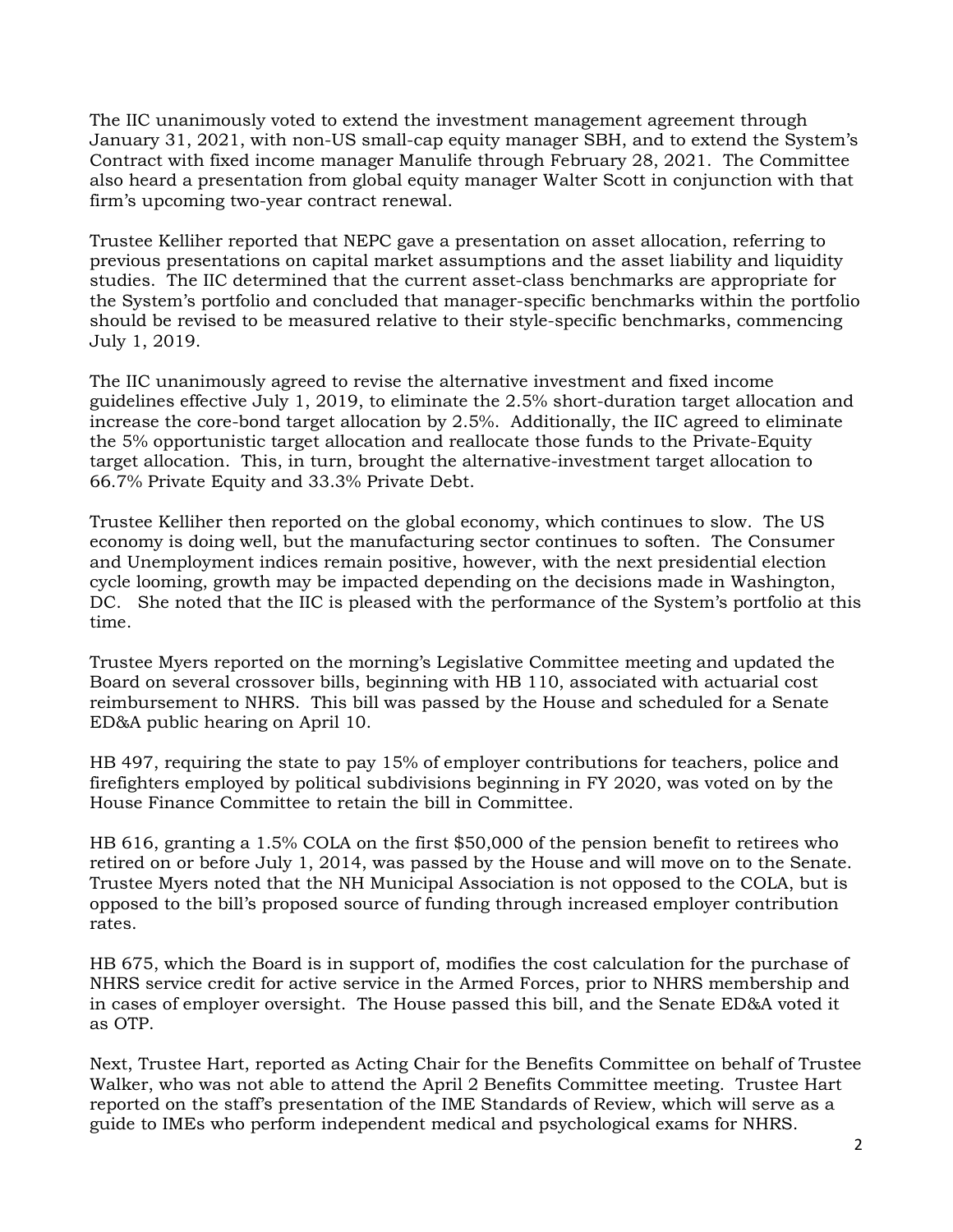He informed the Board that the Committee considered proposed amendments to the Medical Review of Disability Retirees Policy, noting that the amendments are intended to bring the Policy in conformity with changes in administrative practice, and recent amendments to the administrative rules regarding re-examinations. The Benefits Committee unanimously voted to recommend the proposed revised Policy to the full Board for its consideration at a future meeting.

The Salary Continuance Review Process was discussed and it was decided to provide messaging in the Employer and Member newsletters, outlining the changes in the law, which does not allow salary continuances to continue after the date upon which an employee is terminated from employment. The communication reminded employers and members to contact NHRS if they know of a salary continuance situation at the time of a termination. PIO completed an inventory of other documentation that references the continuance process so that other notifications can be included.

Trustee Hart noted that Executive Director Lagos briefed the Committee on a matter involving failure of the City of Manchester to provide reporting on 22 retired Manchester Police Officers employed by the City, as a result of an incorrect interpretation of the reporting requirement. The Committee agreed with the staff's recommendation to waive any penalties as the monthly reporting provision in question has been repealed and replaced by an annual-reporting requirement.

Trustee Hart then reported on staff discussions with the Division of Fire Standards and Training (DFST) regarding Group II membership eligibility for approximately 10 DFST staff, and that NHRS staff was working with DFST counsel to address several questions with respect to work histories.

He also commented on an ongoing review of how medical subsidy payments are applied on behalf of a limited number of state retirees who are required to contribute 10% out-ofpocket toward the cost of the health premium. There is an apparent ambiguity between two statutory provisions and there are ongoing discussions between the staff and representatives of Administrative Services as to how to proceed.

Trustee Hart noted that the Benefits Committee entered into non-public session to review two disability re-exams, an ongoing appeal, and a survivor benefit. When back in public session, the Committee acted upon one of the re-exams with a unanimous recommendation for the Board's consideration next month.

Trustee Hart then reported on the Personnel, Performance, and Compensation Committee (PPCC) meeting held on March 26. Human Resources Manager Rosamond Cain provided a PGV3 staffing update, indicating that all staff positions have been filled except for one IT position. The decision was made to leave that position vacant at this time. The Committee went into non-public session to discuss succession planning and considered the matter to be an agenda item, either for the May or June Board meeting. After adjourning the regular session of the PPCC meeting, the Committee discussed a negotiating strategy with respect to the CBA. The next PPCC meeting is anticipated to be held on Wednesday, April 17.

Attorney Diana Crichton, Hearings Examiner, and Attorney Mark Cavanaugh, Associate Counsel and Compliance Officer, gave a presentation on Disability Retirement, outlining all aspects of the process including: Legal Standards, the Application Process, Requests for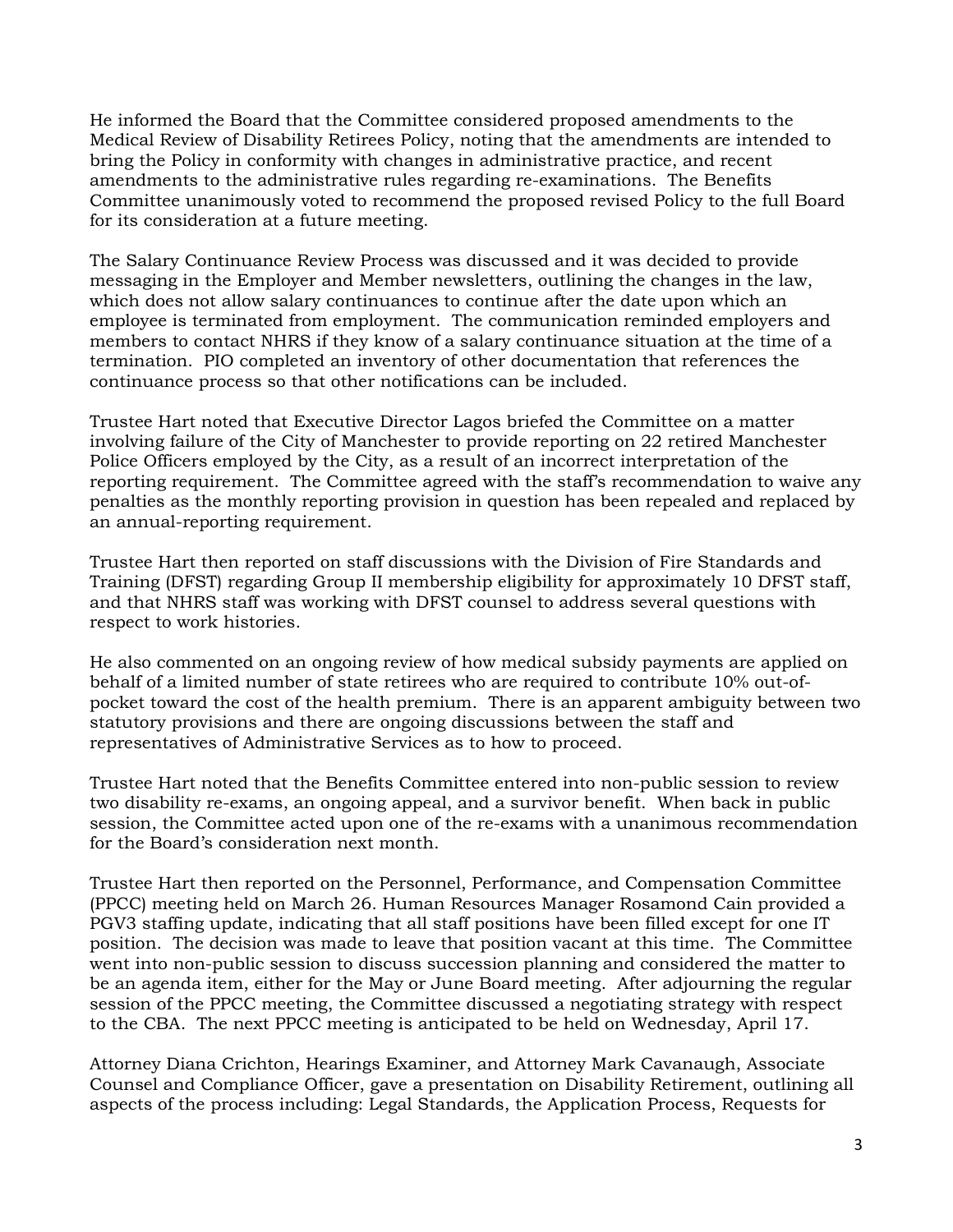Reconsiderations, Application Outcomes, Statistics, Benefits, Gainful Occupation and Re-Examinations.

At the conclusion of the presentation, Executive Director Lagos commented that of the 68 disability re-examinations required, 34 were completed and all were still found to be disabled. There was discussion about the expense of the re-examinations, as well as the statutory framework that governs the re-examination process, and the possible repercussions if a disability recipient is found to be no longer disabled.

Executive Director Lagos remarked that Director of Member Services Nancy Miller and Project Manager Cecile Merrill would not be attending the Board meeting because they are involved in PGV3 system requirements meetings with LRS, who is on site today. He then presented his Executive Report, noting that staff scored 96.59% on the Key Performance Measures (KPM) this month and acknowledged that the KPM Rolling 12-Month Average is very close to achieving the target of 95.00%.

He then presented the proposed FY 2020 Strategic Plan, noting that the priorities included objectives that Trustees had submitted as a part of the recently concluded performance evaluation of the Executive Director. He went on to explain that following adoption of the Strategic Plan, each operating area would develop action plans to accomplish those priorities and other objectives.

On a motion by Trustee Hart, seconded by Trustee Milligan, the Board unanimously voted to accept the FY 2020 Three Year Strategic Plan, as presented.

Executive Director Lagos reported that Cecile Merrill has included her PGV3 Project Status Report for April 1, 2019 in the Board's meeting materials, and noted that he and Ms. Merrill meet once a week for status updates. He reported that the PGV3 Team is currently in the third round of the PGV3 requirements meetings, which analyzes each business process step-by-step.

Lastly, Executive Director Lagos reported on the flood, which occurred in the building over the weekend. He indicated that remediation efforts by ServPro are going well and the System will be back to normal within the week.

Chief Legal Counsel Tim Crutchfield gave the Legal Report, beginning with an update regarding Employer Audits, noting that one of three employer auditors is leaving, and that Human Resources is working to identify suitable candidates for the position.

He reported on a recent meeting held with representatives from the Administrative Office of the Courts (AOC) to discuss the enrollment of judicial clerks in both the Superior and Supreme Courts. It was a productive discussion and NHRS and the AOC came to the mutual agreement that, going forward, when the clerkship positions are filled, they will be considered mandatory membership positions.

He then gave the Board an update regarding paperless Board meetings. Last week, there were additional presentations by Convene and Diligent, with four Board members in attendance. He noted that the Governance Committee would discuss the project at its meeting today, following the Board meeting, and he invited any Board member to join.

Finance Director Gerard Murphy began by noting that a draft report of the Actuarial Audit by Segal is expected in the next month or so. The House Finance Committee passed the FY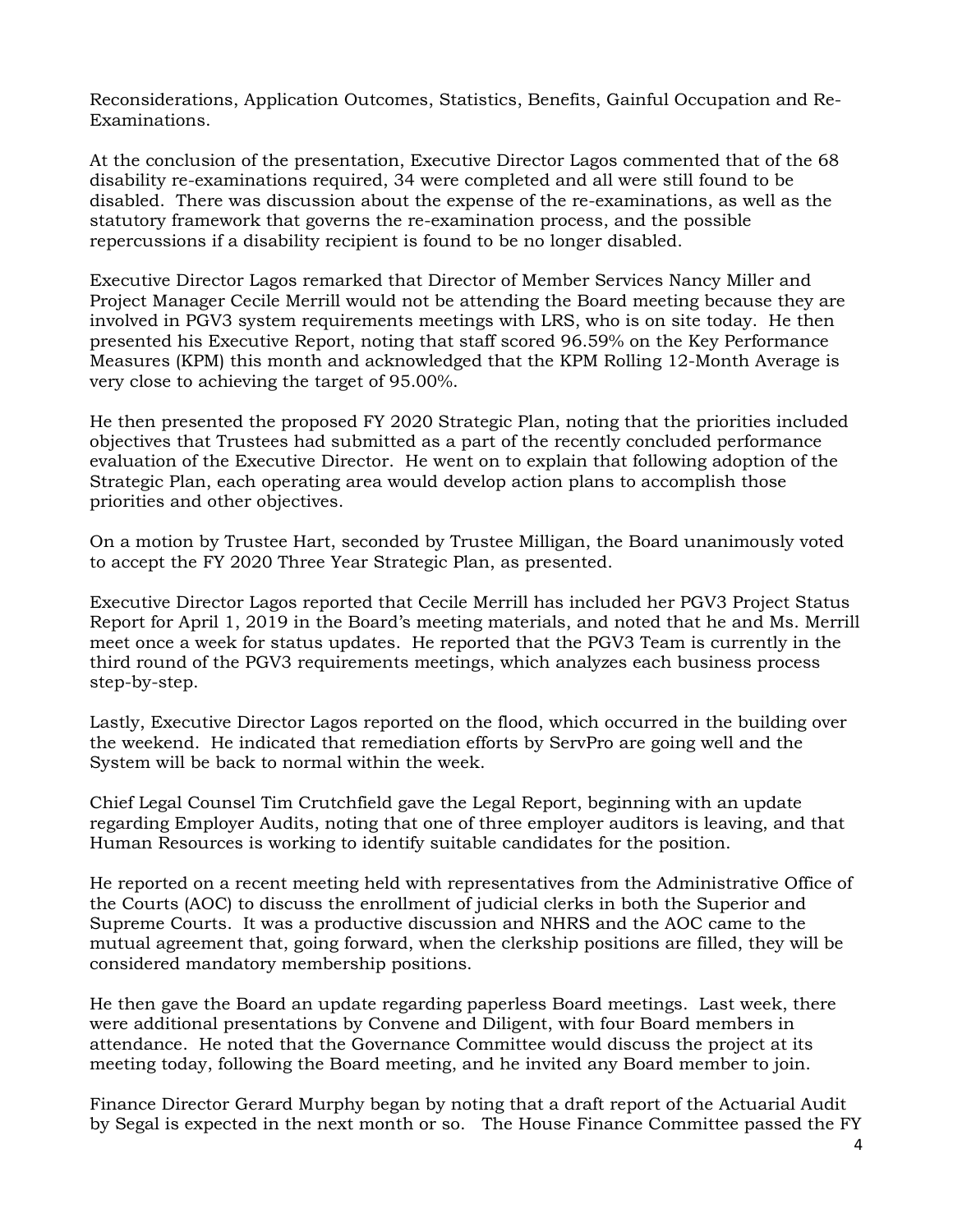2020 and 2021 Statutory Administrative Budget, and the full House will vote on it this week. As Trustee Myers reported, Mr. Murphy confirmed that House Finance included a \$50,000 general fund annual appropriation in the NHRS budget as a means of funding HB 110, which is currently in the Senate and requires that certain costs, related to proposed legislation, be reimbursed with general funds. If the budget does pass in the full House, it will move on to the Senate, and NHRS staff will be before the Senate Finance Committee on April 22 to present the NHRS budget.

Finance recently completed a review of the Employer Reconciliation Process, and developed several action plans in an effort to make the reporting process easier for participating employers.

Mr. Murphy turned the Board's attention to the Finance Monthly Reporting Package, noting that the net position at the end of February is still below where NHRS was at the beginning of the year, but noted NHRS had recovered most of the losses year-to-date, and are ahead of where the plan was at this point last fiscal year. Concerning Budget vs. Actuals, the variances are largely unchanged from last month. Mr. Murphy noted that a review and evaluation of the Employer Penalty Process is underway.

Director of IT Frank Clough presented his report beginning with security vulnerabilities, noting that the numbers for March and April reflect a downward trend. Mr. Clough reported that our recently hired security officer, David Crepeault, has been working on remediating vulnerabilities and security audits. He reported that IT has just begun the Security Audit with Nessus, which is the overall audit process. Lastly, Mr. Clough reported that IT is ready to test the email redundancy located at the COLO facility in Massachusetts.

Executive Director Lagos reported for Director of Member Services Nancy Miller. He began by noting that July retirement applications are in line with expectations, consistent with prior years. Member Services staff has been very busy, attending multiple PGV3 requirements meetings this week. They have been further challenged with the recent vacancy left by the resignation of a Member Services Manager.

Lastly, he noted that Member Services, with the assistance of Cecile Merrill in IT, handles the administrative processing and support for the Judicial Retirement Plan (JRP). Executive Director Lagos reported that a legislative proposal to change the benefit structure of the JRP had been removed from HB 2, which meant that in the short term, NHRS would not have the additional administrative challenge of changing its administrative processes to accommodate the proposed legislation.

On a motion by Trustee Dwyer, seconded by Trustee Roy, the Board unanimously voted to approve the Consent Agenda, as presented.

On a motion by Trustee Walker, seconded by Trustee Roy, the Board voted to approve the travel request for Trustee Hart, as presented in the Board materials. Abstention: Trustee Hart.

With regard to the Action Items from the March 12, 2019 meeting, Executive Director Lagos noted that all Action Items either have been completed or are in process, as expected.

Acting Chair Kelliher reported that, regarding Board Checkpoint Discussions, a presentation is likely on the NHRS Customer Satisfaction Program and Metrics at the May